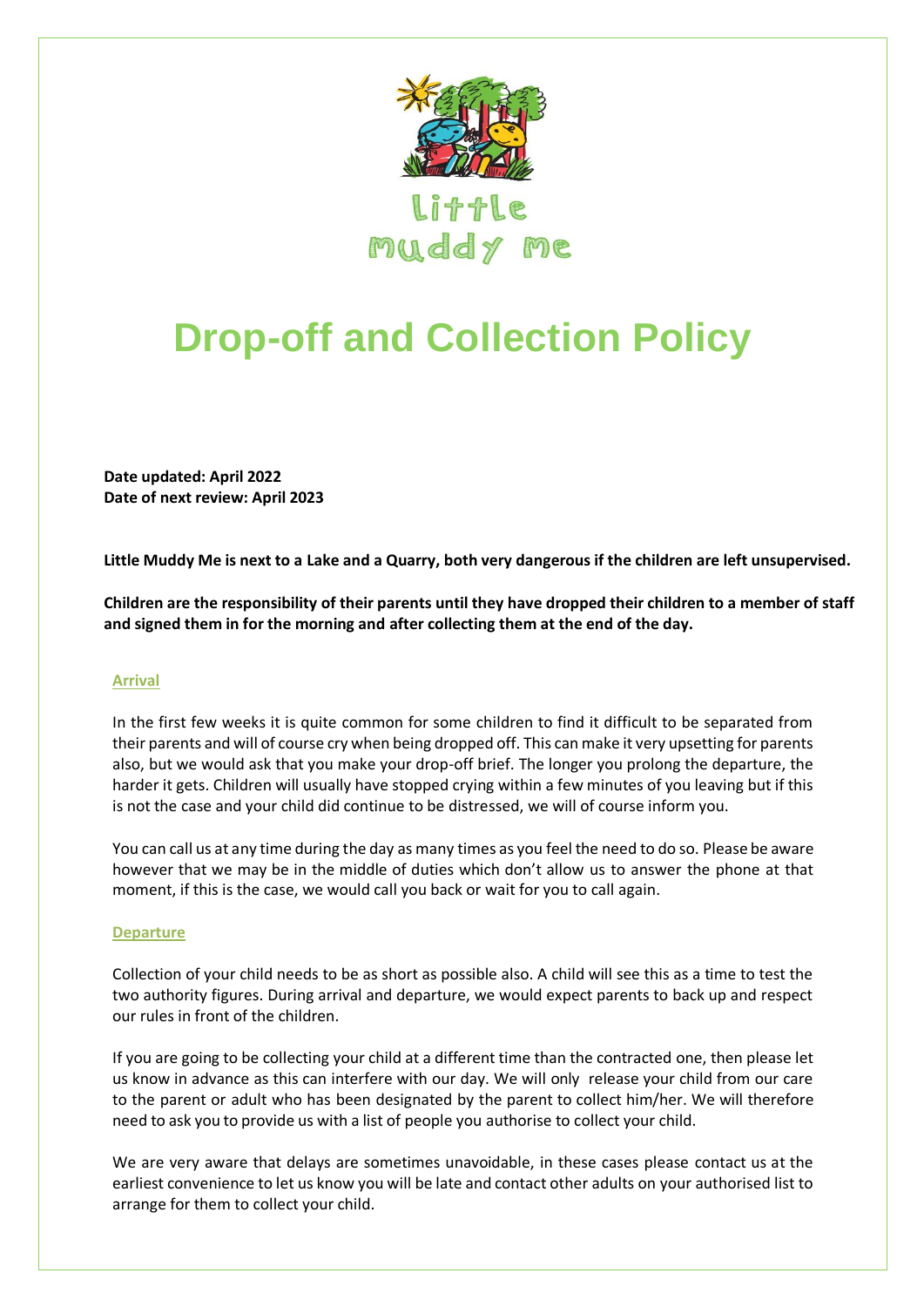In the event of an emergency, we will then use a password system. This can be used at times when you may need to verbally inform us of an unauthorised person unknown to us to collect your child. We may also ask for some form of identification. We do not mean to offend but do this simply to protect your child.

If you are later than 30minutes and we have not heard from you, we will attempt to contact you. If we are unable to do this, we will then try to contact members from your emergency contact list that you provided. If we are still unable to contact anyone, we will then contact Social Services and follow their instruction.

Drop-off and collection times are not a good time to discuss serious problems. Little ears and minds hear and understand more than we give them credit for. Please however feel free to call us to arrange a suitable time.

## **Absences/late collection**

If your child is absent on a contracted day, then normal fees will still apply. We reserve the right to make additional charges for late collection. We will charge you £10 for every 15minutes that you are late collecting.